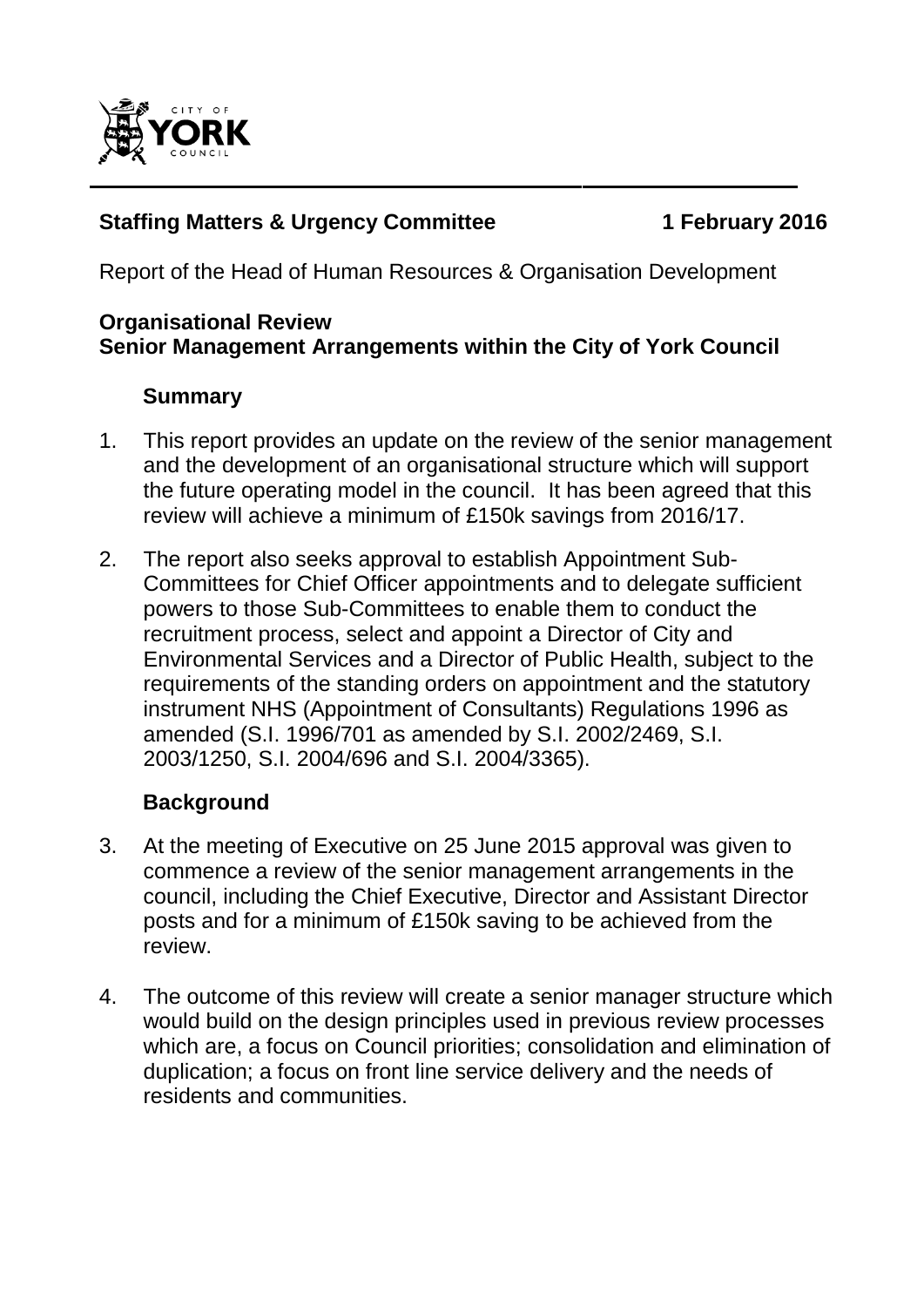- 5. The proposals will also support the council"s future operating model of a greater focus on commissioning outcomes; more emphasis on engagement with communities and empowering them to make their own decisions; and greater accountability, flexibility and pace.
- 6. Since the decision was made by the Executive the following announcements have been made, all of which need to be taken into account when determining the senior management structure;
	- i. Chancellor of the Exchequer gave his Budget to Parliament and in an announcement on the 21<sup>st</sup> July the Government confirmed that City regions that want to agree a devolution deal needed to submit proposals.
	- ii. City of York Council has been involved in the submission of a number of devolution bids, which propose giving more powers to local authorities from central government so that decisions are taken closer to the communities they affect. This follows detailed dialogue between the council"s Executive and its officers alongside peers from neighbouring local authorities, central government and key organisations such as Local Enterprise Partnerships. We now await a decision on the outcome of these submissions.
	- iii. In October 2015 the council plan agreed was agreed which set out the high level priorities for the Council.
	- iv. The Chancellor delivered his Autumn Statement on 25<sup>th</sup> November. this included major announcements for York include confirmation of an Enterprise Zone for the development of York Central.
	- v. The budget statement also highlighted significant changes to the funding for public health and social care; change to the local authority"s role in running schools; and changes to the Council"s role in providing housing.
	- vi. The Chancellor also announced that local government will continue need to make a contribution to fiscal consolidation and that over the period to 2020 the Revenue Support Grant (currently £21.1m/ year in York) will be phased out. Therefore, as anticipated, the Council will be required to continue to make significant financial savings.
- 7. Taking into account these issues it is clearly not prudent to create a new senior management structure immediately as they will all potentially impact upon the role and scope of senior managers.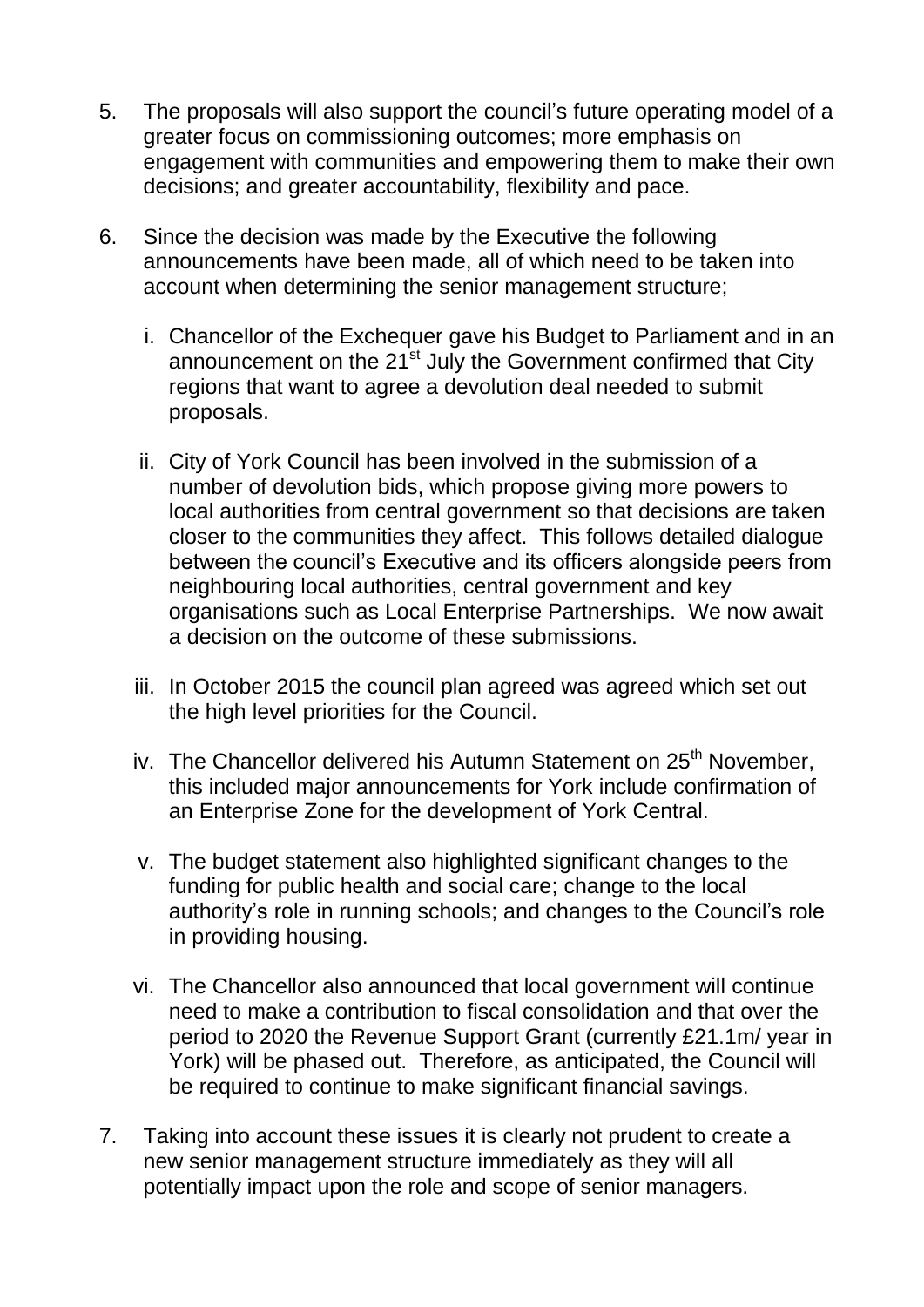It is therefore necessary to take an incremental approach over the next year leading to a revised senior management structure by then. However there are some immediate actions which can be undertaken as a start to that process and these are set out below.

#### **A new organisational structure**

- 8. To meet all of these challenges the Council needs to change the way that services are organised and provided. We are already forging new relationships with partners; working in partnership with the 3rd sector to deliver local services effectively; and adopting early intervention approaches to service delivery. We also need to quicken the pace of change and explore creating different service delivery models.
- 9. We need a new senior management structure which;
	- is sustainable though a period of significant change
	- delivers outcomes for customers, residents and communities
	- can flex across CYC, City and regional boundaries
- 10. The structure will inevitably need to change and adapt over time and wherever possible avoid having to make changes to structure through major reorganisations which take time, add cost and cause disruption.
- 11. A review of structure options and an analysis of structures used in other councils is already underway and potential options will be presented to Executive in March 2016 and will confirm a timetable for these changes.
- 12. We also need to make better use of staff skills and competencies beyond the potential constraints of a job description and to be able to deploy staff quickly where we need to support the delivery of strategic priorities. Therefore alongside the review of structure there needs to be a review of existing senior manager job descriptions with the aim of creating a new job description and competency based person specification.
- 13. As roles change we should also review pay. The Employment Director from Local Government Yorkshire and Humber will support this review of job descriptions and pay and will make recommendations back to Executive regarding any possible changes.
- 14. There is a requirement for £150k savings to be achieved from 2016/17.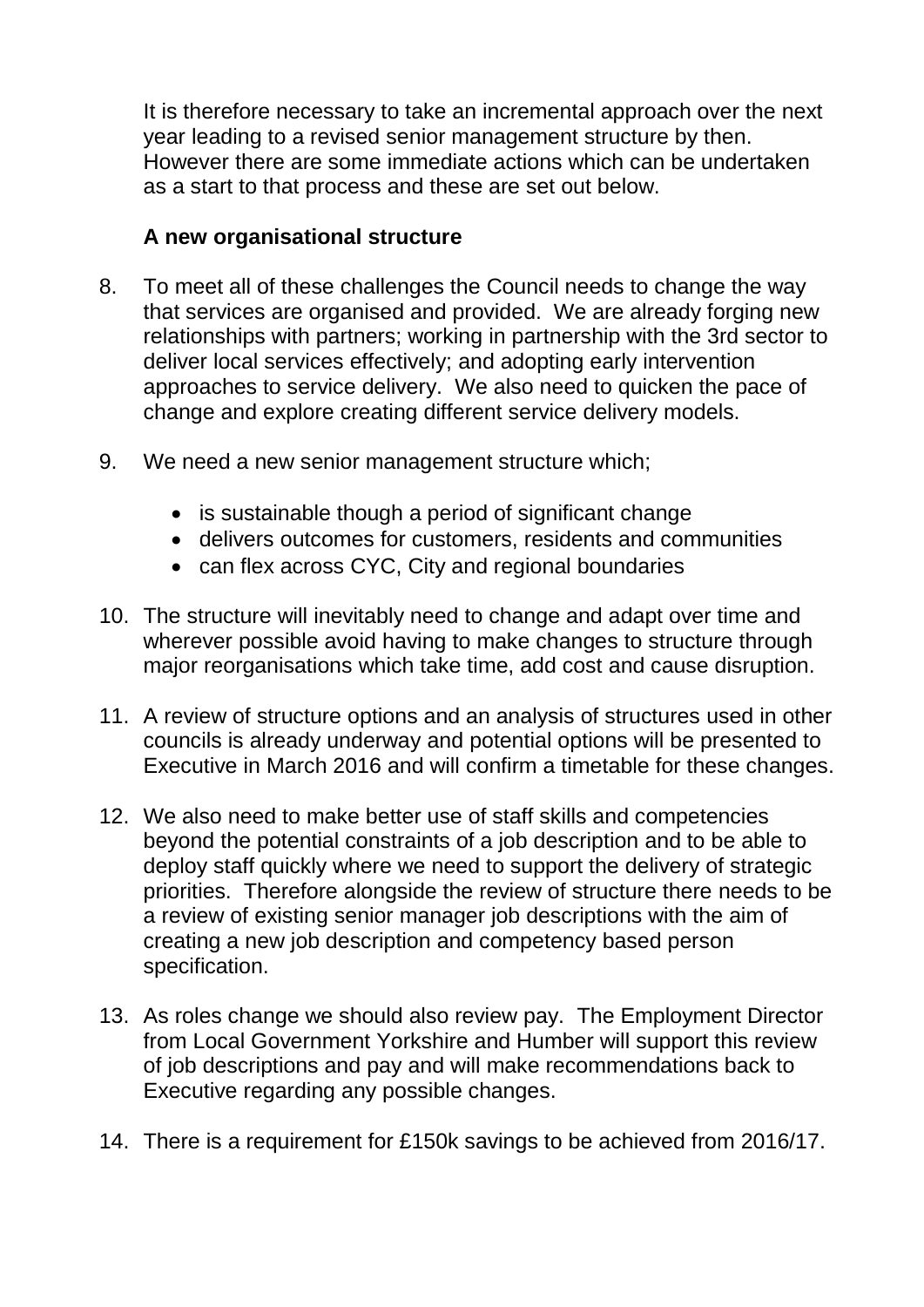This saving will made by the fixed term post of Assistant Director Transformation and Change coming to an end on the 31 March 2016 and by holding vacant two other Assistant Director posts. This is an interim position pending the implementation of the new structure which potentially could deliver greater savings than those already agreed.

- 15. From 1st April 2016 there will no longer be an Office of the Chief Executive directorate. Pending the senior management restructure there is a need for temporary management arrangements for the functions that sit within the Office of the Chief Executive. This will be managed as follows;
	- those functions that relate to the provision of 'information' (Communications and Business Intelligence Hub) be transferred into CBSS.
	- the policy function will continue to be grouped around people and place. People policy will be transferred to Adult Social Care and Children"s Services. Place based policy will transferring to City & Environmental Services.
- 16. It is proposed to move the "place" team whose work focuses on Economic Development and Devolution in February 2016, the Business Intelligence Hub and the "people" team ahead of the other proposed changes. The reason for this is to get critical mass around key council priorities.

## **Director Appointments**

17. During the period of transition to a new structure there are a number of priorities which will need to be progressed to allow the continued achievement of our corporate ambitions for the residents of the City and deliver against our financial strategy and these need senior management capacity and expertise. Both posts will still be part of the senior management review and will still exist but with amended functionality and / or a different location within the structure.

## Director of Public Health

18. Statutory responsibility for the delivery of public health services transferred from the NHS to the Council on 1 April 2013, as conferred by the Health and Social Care Act 2012.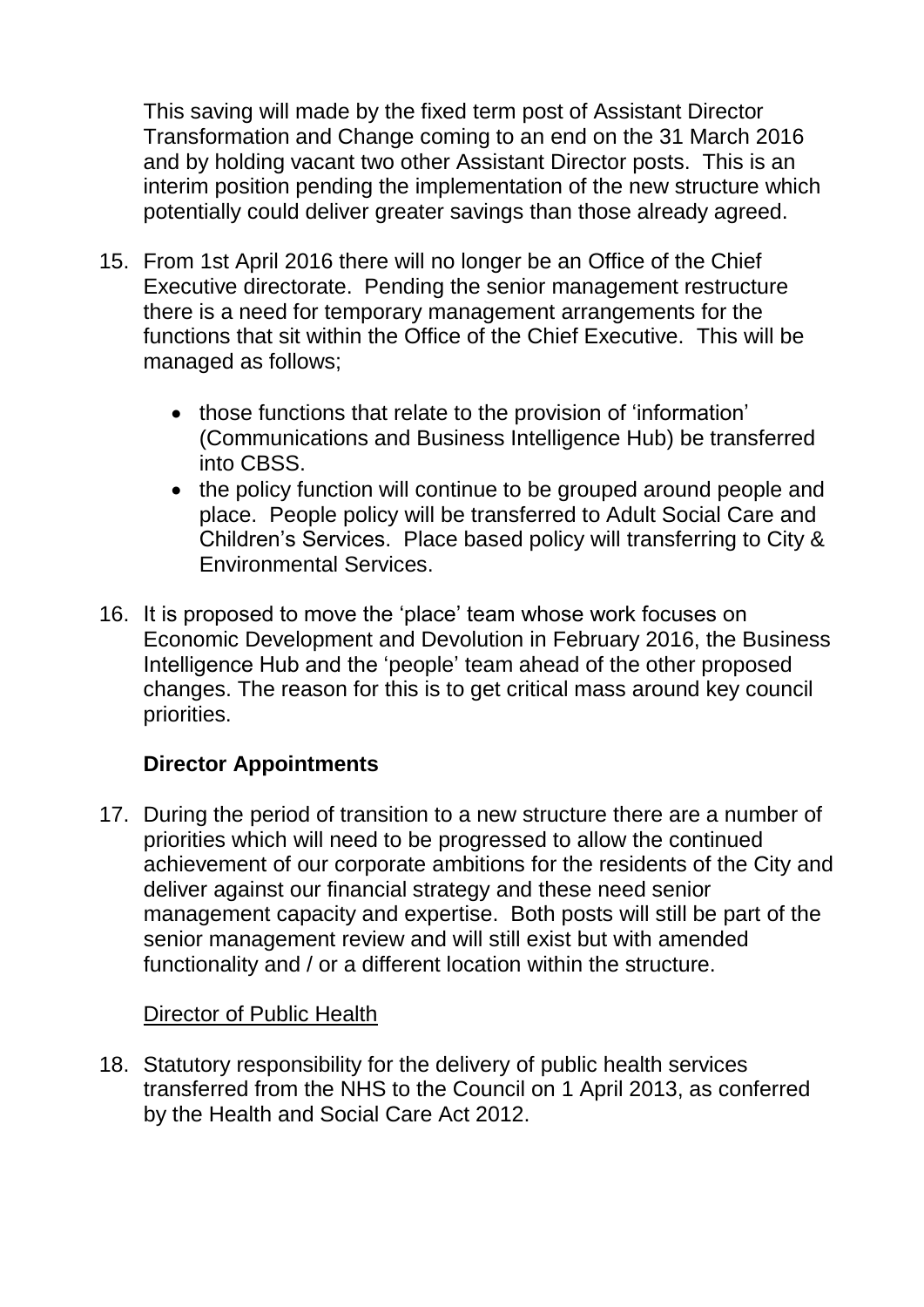- 19. The Director of Heath and Wellbeing left the Council in October 2014 and interim arrangements were immediately put in place to secure the strategic management of the service and to ensure that statutory responsibilities for Public Health were assigned.
- 20. There has been a period of transition since the transfer of Public Health duties to local authorities in April 2013 and a new structure for public health has been implemented with effect from 1st June 2015. The primary objective of the revised structure is to deliver a public health service which is fit for purpose and the appointment of the Director of Public Health enables the Council to meet its ongoing duties and responsibilities for the health and wellbeing of York"s residents.
- 21. The Council, as other local authorities, is still developing its Public Health functions post transition and the transfer of functions to from the NHS and Public Health functions into several organisations; NHS England, Public Health England (PHE), Clinical Commissioning Groups (CCGs), Commissioning Support Units – all of these organisations are currently undergoing restructures, mergers, and loss of capacity. The relationship with NHS Vale of York CCG is developing, and now the CCG understands what it requires of the Council, with a definitive Memorandum of Understanding finally agreed. This makes clear the detail of the "core offer" which local authorities are mandated to provide back to the local NHS. Most of this offer is specialised advice on the health of the population and on evidence of what can be done to improve it.
- 22. In these times of unprecedented challenges we cannot afford to lose any momentum in our work in York to respond to the Care Act, the Better Care Fund and our wider transformation agenda. Making a permanent appointment to the post of Director of Public Health will mean that we secure the long-term strategic leadership of our Public Health Services.
- 23. Although we are in the process of embedding a new structure the post of Director of Public Health remains vacant. There are no existing staff who will suffer a detriment as a result of proceeding to recruit to the position.
- 24. The role of Director of Public Health will be key in developing strong partnerships with, and influencing key stakeholders in the health economy to ensure the widest possible participation in the delivery of the new Public Health outcomes.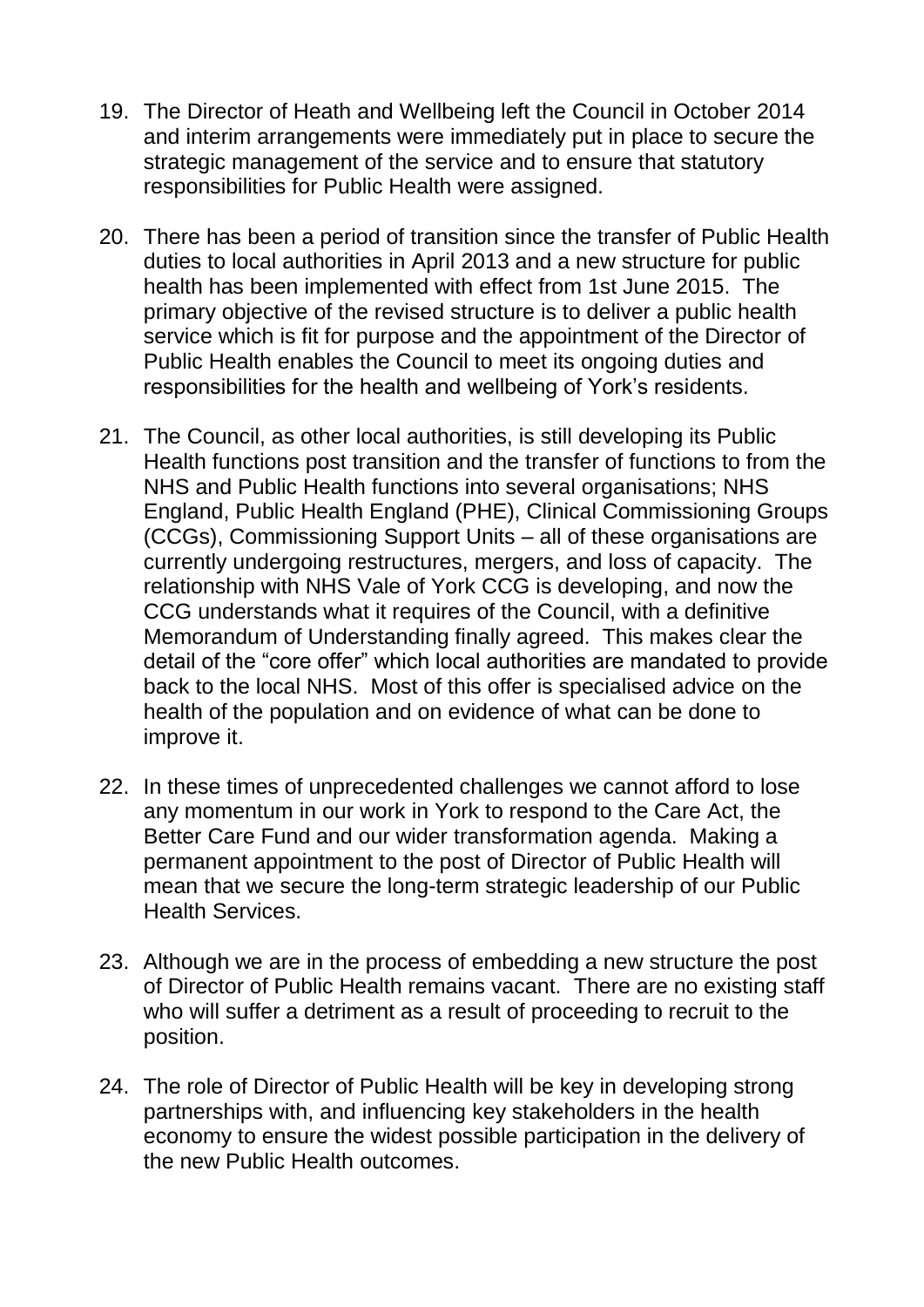- 25. This includes, work on the health and social care agenda to support the development and delivery of the most efficient and effective pathways in health improvement and care; work related to the health and wellbeing of children and young people; and place shaping to create a health promoting physical, social and cultural environment for the future. It is expected that the post holder will have a direct influence on service planning in the Council setting across all Directorates and on CCG commissioning to improve health and reduce inequalities.
- 26. Some local authorities have had difficulties in assessing the added value to the Council of high quality public health advice, leadership and influence across the full range of Council functions. This is not surprising given that it is many years since public health consultants and specialists were directly employed by local government. During that time the types of public health challenges faced have changed enormously, as well as the evidence and range of approaches needed to tackle these problems.
- 27. Some of these public health measures can be implemented or commissioned by the Council itself. However, many require action beyond the Council either across sectors (health service, voluntary and business sectors) or across geographies (including City regions or North of England). There is also a clear role for advocacy and upward influencing either into PHE"s national programmes and priorities or direct to government departments; once again sometimes this might be on behalf of an individual Council but it is collective advocacy that is likely to carry greater weight (including through the Association of Directors of Public Health). These roles require an effective systems leader with both strategic vision and a broad scale of expert knowledge.
- 28. PHE feels, that each local authority needs a skilled and committed Director of Public Health, with direct accountability to the Chief Executive and full Council, even if line managerial models vary between authorities

Remuneration Package

29. Information sourced from PHE has confirmed that a number of local authorities who have tested the recruitment market recently, with full involvement of PHE, have found they needed to offer salaries of between £85,000 and £105,000 to secure an appointment, it is equally important to ensure the Director of Public Health and her/his team are able to influence the full range of Council policies and priorities and to be able to provide an independent evidence based public health voice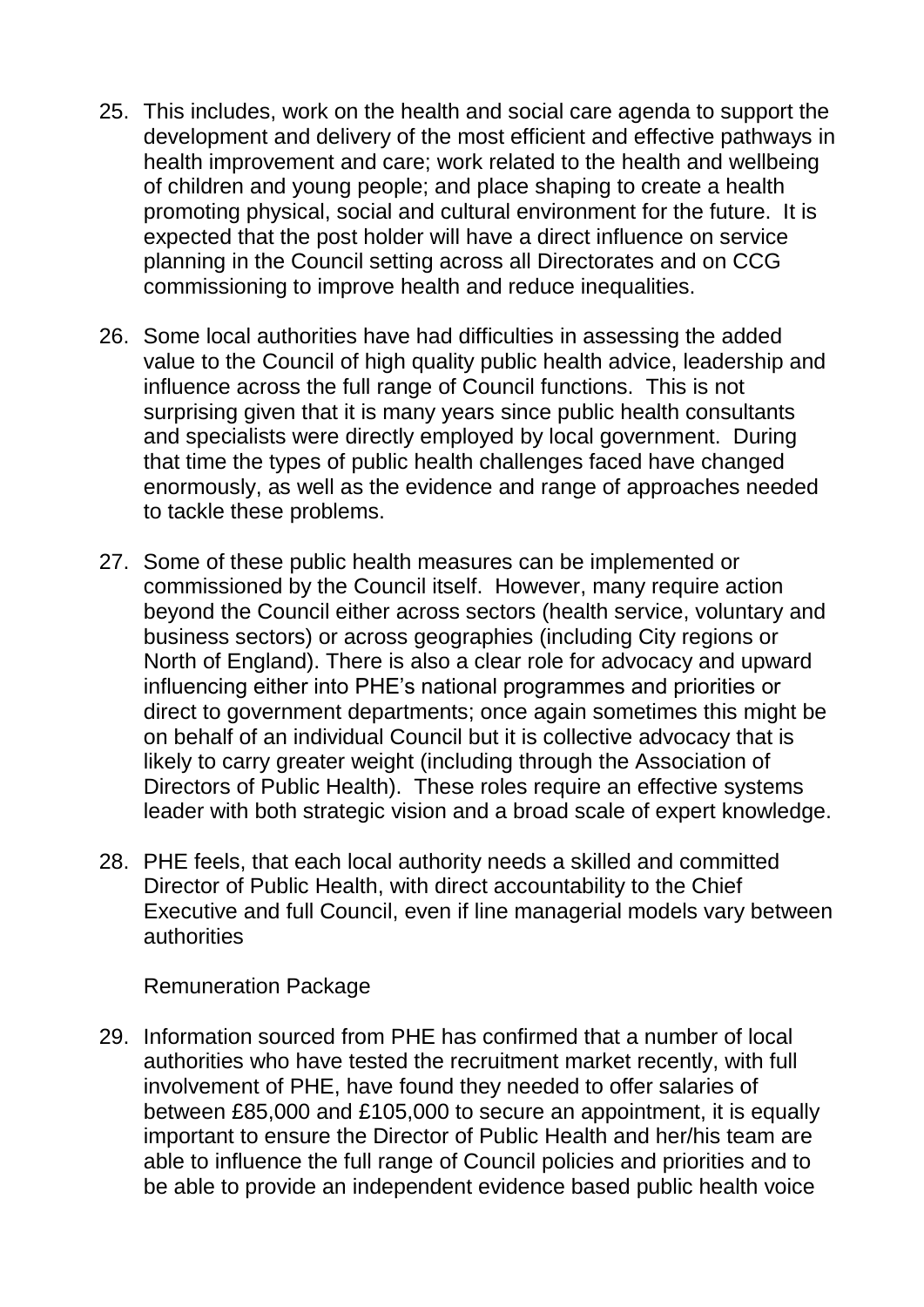when this is required whilst understanding how and when to use this latter skill as a corporate Council officer.

- 30. In seeking approval to recruit to the Director of Public Health; and in implementing the measures agreed as part of the due diligence exercise undertaken in advance of the TUPE transfer of staff from the NHS to the council; it was agreed in 2013 that for the purpose of equity in the future appointments to the public health function (post TUPE transfer) would be made in accordance with City of York Council Terms and Conditions of Service and pay grades.
- 31. It should be noted that the non-salary terms and conditions offered by CYC are broadly comparable to the NHS.
- 32. The Director of Public Health position has been evaluated using the same scheme used for other senior posts and has been assigned a grade at the same level as other Directors in CYC i.e. £89,842 to £102,766. This level of pay is comparable with other Directors of Public Health posts across the North of England.
- 33. Applicants for the role of Director of Public Health are now likely to be working in other local authorities as an existing Director of Public Health or in a role of Public Health Specialist, for whom the next step in their career would be to obtain a role of Director of Public Health. It is anticipated that the position will attract interest from medical and nonmedical public health practitioners. Eligibility for these roles is strictly governed by the Faculty of Public Health.
- 34. The job description for this role is attached at Annex A, although this will be amended as part of the wider review of all senior manager job descriptions described at paragraph 12.
- 35. It is a requirement for any proposed salary offer which is in excess of £100,000 is agreed by full Council should that be necessary.

Director of City and Environmental Services

36. To ensure there is immediate ongoing capacity to progress a number of major City infrastructure projects, including York Central and continued strategic leadership of City and Environmental Services, it is recommended that permanent appointment of Director of CES is made.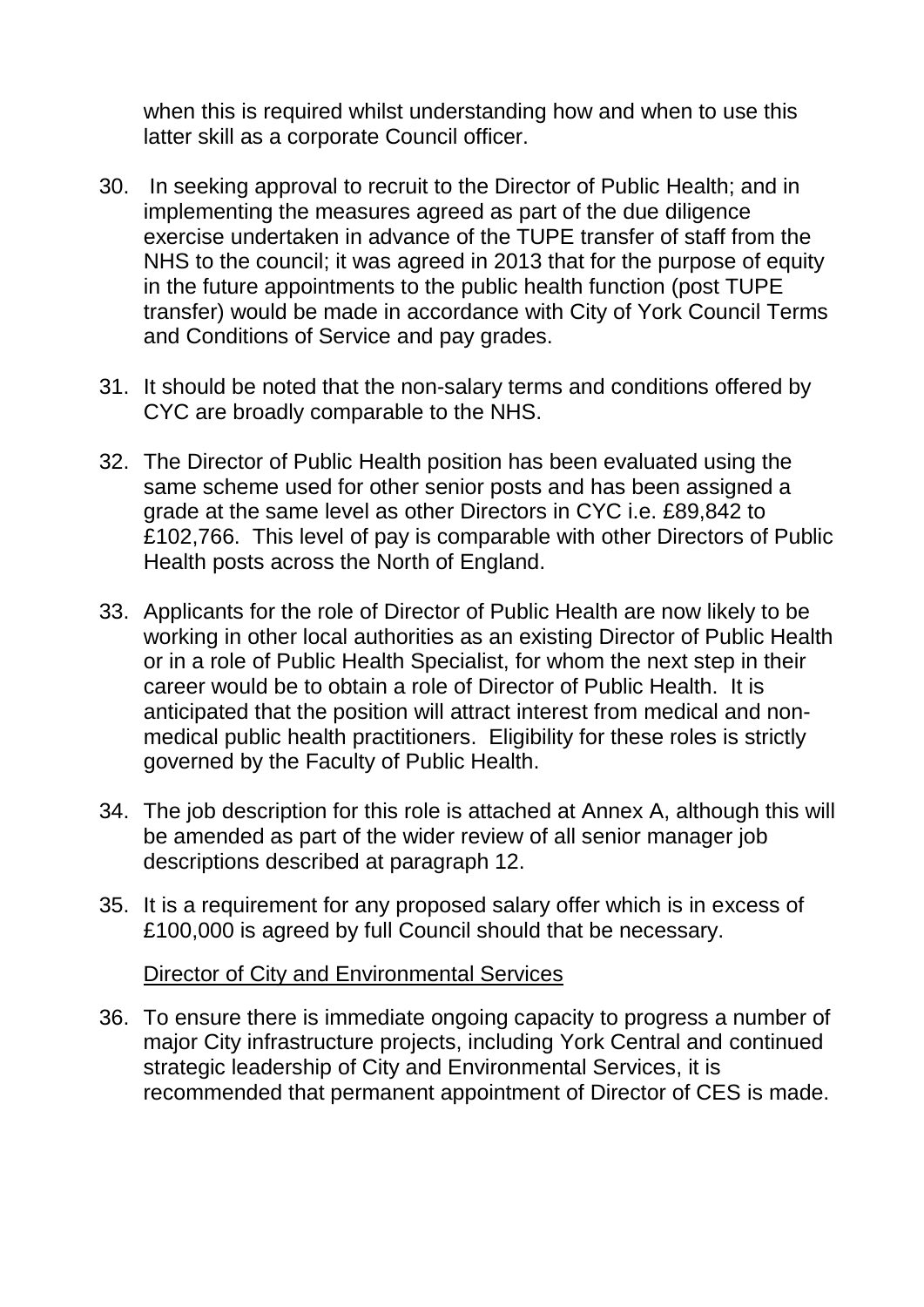- 37. The post is currently filled on a fixed term basis with an end date of 31 March 2016.
- 38. It is proposed that a permanent appointment would be advertised externally on City of York Council Jobs Website and promoted through the Council social media channels. This approach should generate external interest in the role but would mean that for this post there would be no additional recruitment costs.
- 39. The current job description for this role is attached at Annex B, although this will be amended as part of the wider review of all senior manager job descriptions described at paragraph 12.

Remuneration Package

- 40. Attached at Annex C are details of the pay package and Conditions of Service for the post of Director of City & Environmental Services. The Committee is asked to confirm the pay package for this post which will be offered as part of the recruitment process which is set at a job evaluated grade of Director at a salary of £89,842 to £102,766 with access to the standard set of Chief Officer terms and conditions. There are no other enhancements recommended for this role.
- 41. It is a requirement for any proposed salary offer which is in excess of £100,000 is agreed by full council should that be necessary.

## **Appointments Committees**

#### Director of Public Health

- 42. The constitution of an Advisory Appointments Committee (AAC) for Chief Officer level posts in public health is laid down by statute in accordance with the following regulations:
- 43. Statutory Instrument NHS (Appointment of Consultants) Regulations 1996 as amended (S.I. 1996/701 as amended by S.I. 2002/2469, S.I. 2003/1250, S.I. 2004/696 and S.I. 2004/3365).
- 44. As a minimum the AAC for the Director of Public Health would comprise the following:
	- Local Authority elected member as Chair of the panel (known as a lay member and is usually the cabinet member of the health and wellbeing board)
	- Chief Executive of the LA or nominated deputy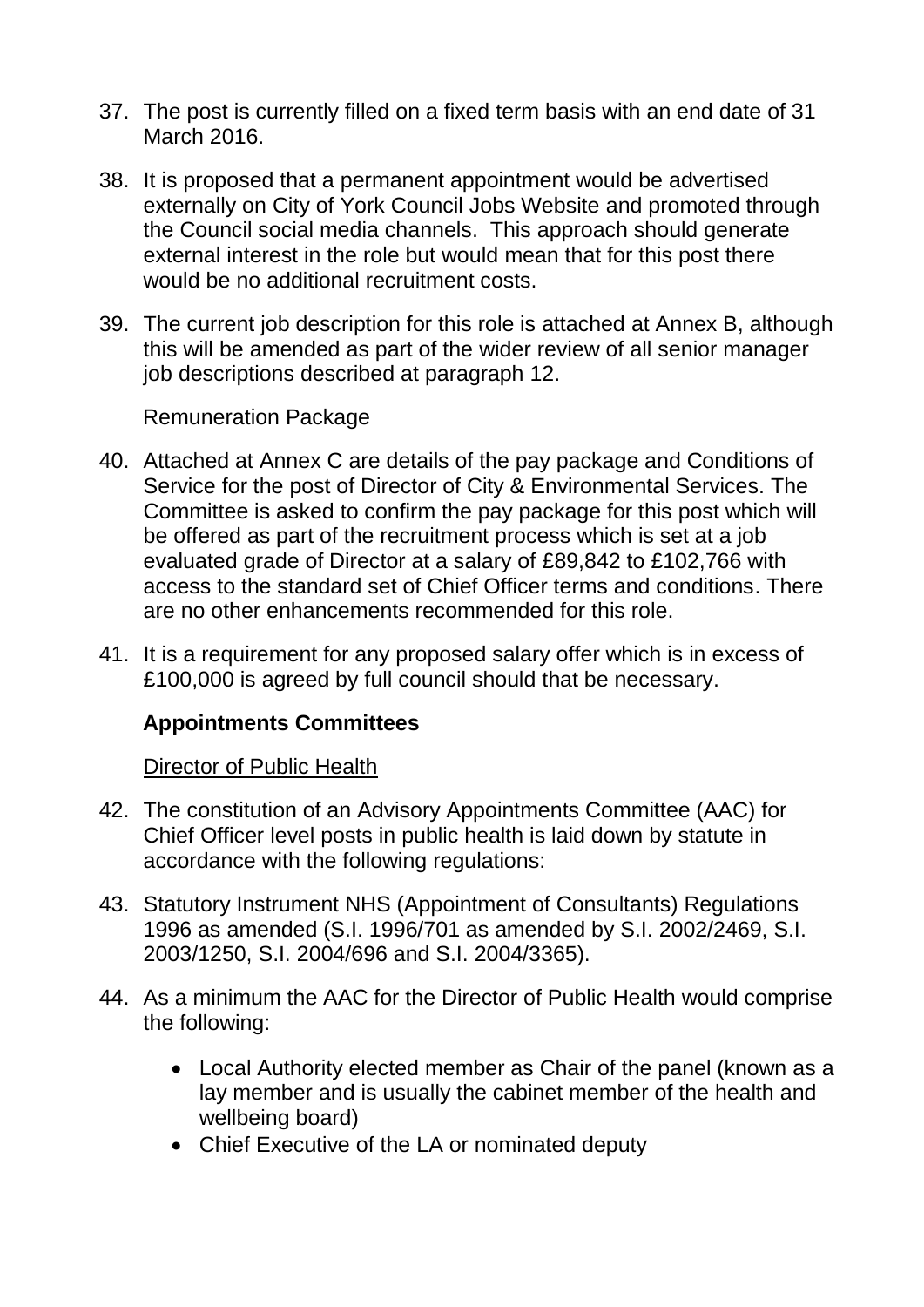- Public Health England (PHE) Regional Director or another senior professionally qualified member of PHE acting on his/her behalf
- External assessor appointed after consultation with the Faculty of Public Health Senior
- NHS representation likely to be a member of the Vale of York Clinical Commissioning Group e.g. Chief Clinical Officer or a nominated deputy.
- 45. The LA may appoint additional members as it considers appropriate but the majority of the committee must consist of employees of the LA and professional members.
- 46. For the purpose of these appointments the Council"s current Constitution for an Appointments Committee will need to be amended to reflect the joint nature of the appointment with Public Health England (PHE) on behalf of the Secretary of State for Health, but would include at least one member of the Cabinet, to shortlist and interview applicants for the positions and to determine who should be offered the vacant position.
- 47. The recruitment process is attached at Annex D outlining the changes in the decision making process, which need to be approved. These would need to be adopted on this occasion to ensure the appointment conforms to the requirements of the statutory instrument governing appointments at this level within public health.
- 48. Membership of the Advisory Appointment Committee is attached at Annex E.
- 49. There is a requirement for this post to be advertised nationally as laid down in the same statutory instrument which informs the panel"s constitution. As the roles would attract medical and non-medical public health practitioners the posts must be advertised on NHS jobs and in at least one nationally distributed health journal. The cost associated with this would depend on the style of advertising. The cost for a quarter page display advertisement in the Health Service Journal would cost approximately £2-3k.

#### Director of City and Environmental Services

50. The Council"s Constitution allows for an Appointments Committee, including at least one member of the Cabinet, to shortlist and interview applicants for a post and to determine who should be offered the vacant post.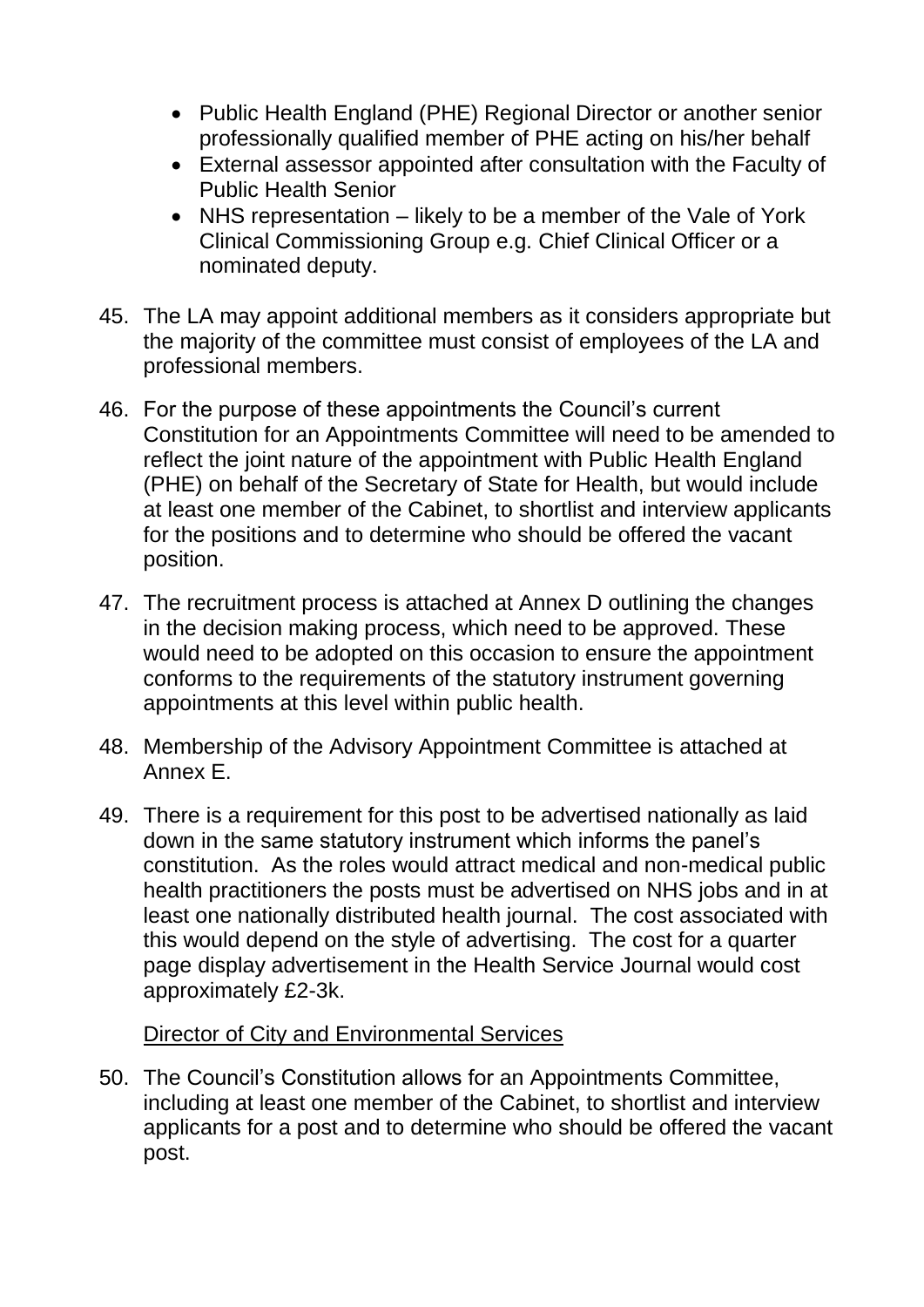51. It is recommended that the appointment sub-committee should consist of three members on a 1:1:1 proportionate basis. This would mean that there would be one Conservative, one Liberal Democrat and one Labour member on the appointment committee.

## **Consultation**

52. Consultation has taken place with the Corporate Management Team the relevant portfolio holders, Public Health England and the Public Health team.

# **Options/Analysis**

- 53. Members could decide not to proceed with the recruitment to these posts, however this would mean that in the short term there would be a lack of senior capacity to progress a number of major projects and deliver statutory responsibilities.
- 54. We have to cover the statutory responsibilities in Public Health Services recruitment to the Director of Public Health is an imperative as the continuation of interim arrangements cannot be sustained.
- 55. An alternative approach would be to go to the external consultant or interim market and fill the post on this basis for this temporary duration but that is very likely to incur additional cost and we would still be without a permanent solution to cover our statutory responsibilities.

# **Council Plan**

- 56. Making an appointment to these posts will contribute to the continued focus on the delivery of the Council Plan and its priorities;
	- a prosperous City for all where local businesses can thrive and residents have good quality jobs, housing and opportunities
	- a focus on frontline services to ensure all residents, particularly the least advantaged, can access reliable services and community facilities
	- a Council that listens to residents to ensure it delivers the services they want and works in partnership with local communities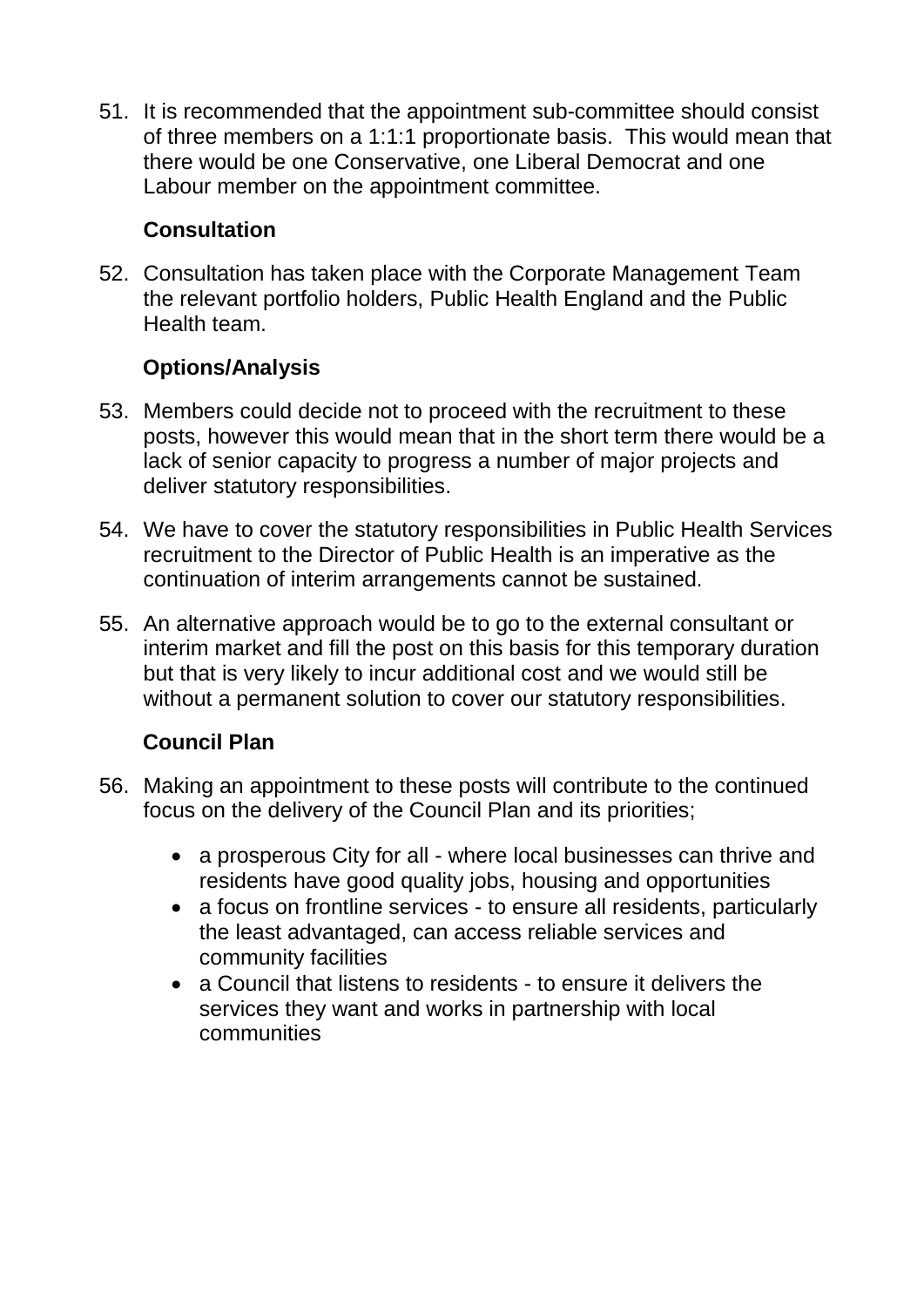### **Implications**

- 57. The following implications have been considered:
	- **Financial** The review of senior management needs to achieve an overall saving in Chief Officer salary costs of at least £150k starting in 2016/17. The paper set out how this will be achieved.
	- The salary cost of the posts of Director of CES will be managed from within the existing budget and there will be no recruitment costs.
	- For the Director of Public Health the total salary and recruitment costs are estimated at between £118k at the bottom of the grade, to a maximum of £135k if the appointment is made at the top of the grade. Following the previous decision of this committee on 24 November 2014 to approve the recruitment of a permanent Director of Adult Services, the budget remaining from the former Director of Health & Wellbeing post is £39k. If Members were to approve the recommendation to appoint a Director of Public Health this would leave a budget shortfall of between £79k and £96k. This can be funded from savings generated within the wider Public Health staff restructure which was implemented with effect from 1 June 2015.
	- **Human Resources (HR)**  The proposals in this paper could have an impact on staff, particularly at Director and AD level. The trade unions and those directly affected will be fully consulted on the proposals and the process to be followed. Every effort will be made to balance the need to follow due process whilst minimising the impact of achieving these changes on those affected. Full support will be offered to staff throughout the process. Once the proposals are finalised and agreed, a detailed implementation plan will be developed and shared with staff and the trade unions.
	- The job description for these posts have been subject to the Council"s established job evaluation mechanism and the grade established for the post and the agreed Council Pay Policy. The Appointments Committee is in line with the constitutional requirements for the recruitment and appointment of Chief Officers. The appointment will be carried out in accordance with the Chief Officer recruitment protocols.
	- **Equalities** There are no specific equalities implications.
	- **Legal –** The Appointments Committee is created pursuant to S.102 (1)(c) of the Local Government Act 1972 and its terms of reference are to exercise the functions of the Council in relation to the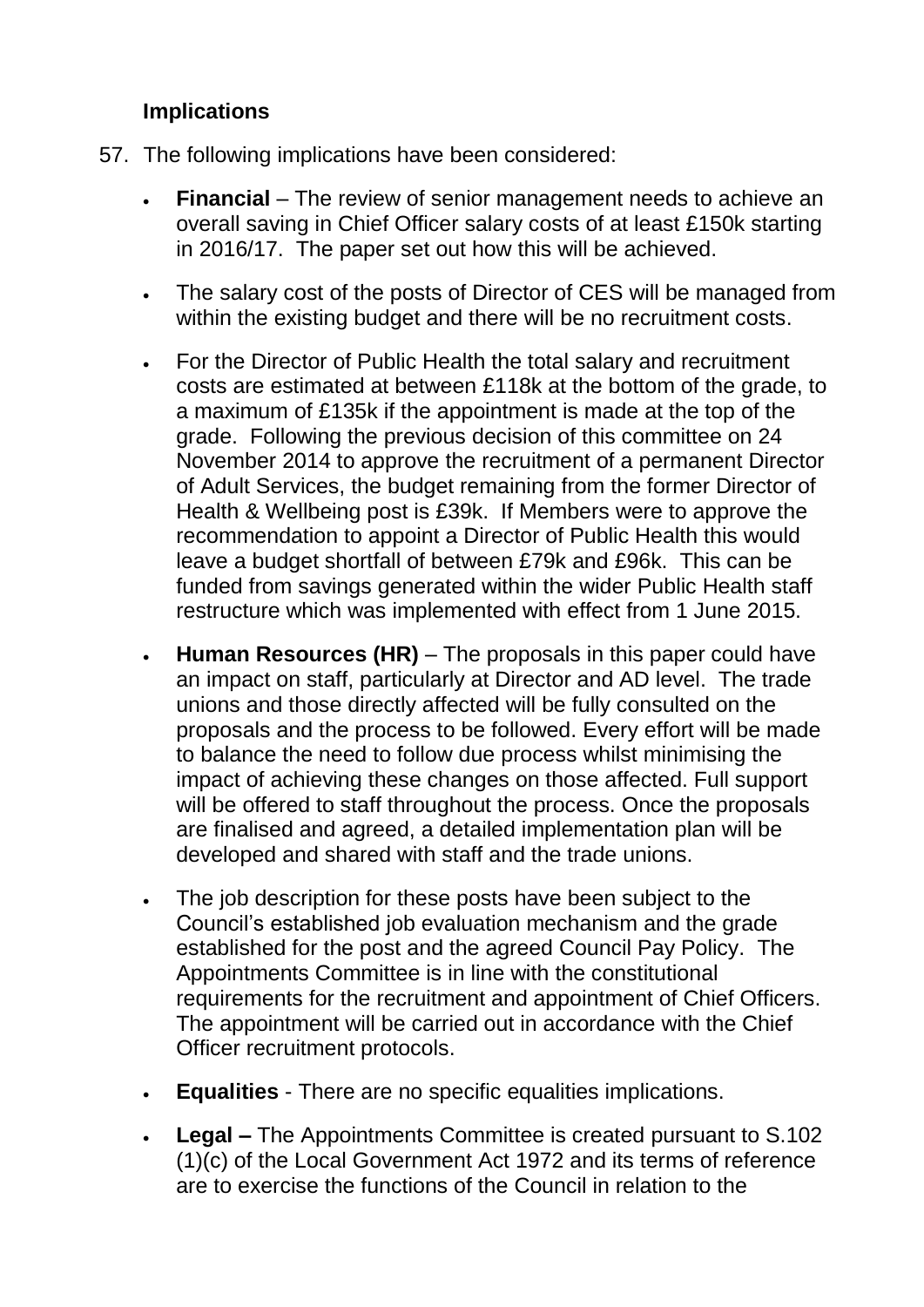selection and appointment of the successful applicant in respect of the vacant post. The proceedings of the Appointments Committee are likely to be held mainly in exempt session due to the nature of the information that it will be considering.

In circumstances where the appointing committee agrees, without any member voting against, S.17 of the Local Government & Housing Act 1989 provides that the distribution of seats on a subcommittee need not comply with the political balance requirements contained in Part 1 of that Act.

The process for appointing officers at this level within Public Health is regulated by the Local Authority (Standing Orders) (England) Regulations 2001**,** and in the case of the Director of Public Health supplemented by the NHS Statutory Instrument governing appointments of medical and non-medical public health specialists. Amongst other things, these regulations require that an appointment committee must include at least one member of the Cabinet and further, that no formal offer of appointment may be made until all members of the Cabinet have been informed of the details of the intended appointee, and have raised no objection within the specified period, (usually 5 clear days).

- **Crime and Disorder**  There are no crime and disorder implications.
- **Information Technology (IT)** There are no IT implications.
- **Property** There are no property implications.
- **Other** There are no other implications.

## **Risk Management**

58. As with any significant organisational review there is a risk that the energies and focus of services and staff are distracted and that uncertainty can undermine morale. For that reason effective management of the change process is essential with priority given to communication throughout the organisation and support and guidance provided to the staff affected by the change process.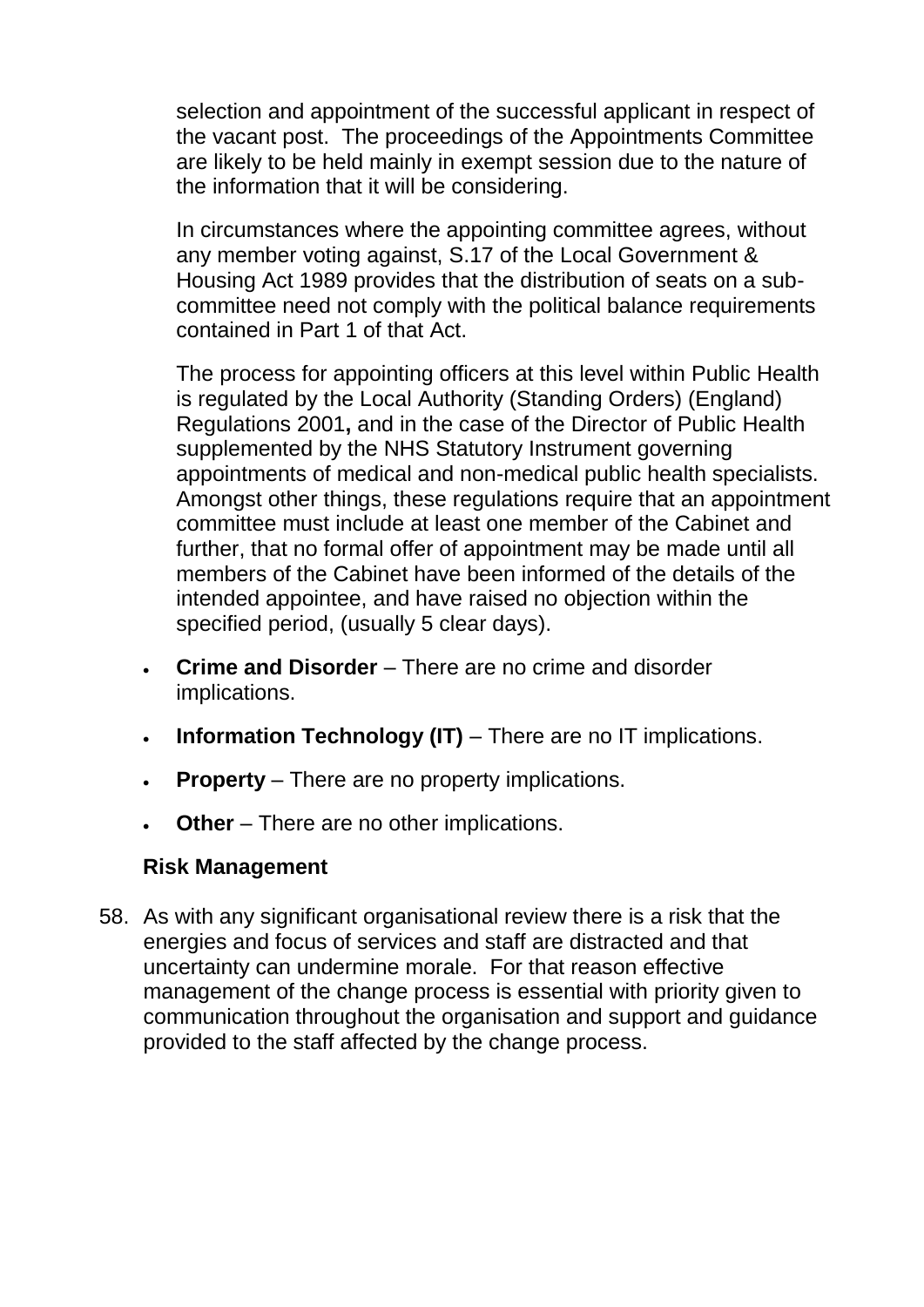59. The risk of no or delayed appointment to these posts could risk delivery against the Council Plan and its priorities and / or failure to deliver statutory responsibilities, which could impact on the health and wellbeing of the population of York.

### **Recommendations**

- 60. It is recommended that the Committee:
	- i. Approve the filling of the post of Director of City and Environmental Services on a salary scale of £89,842 to £102,766.
	- ii. Approve the filling of the position of Director of Public Health on a salary scale of £89,842 to £102,766.
	- iii. Advertise these opportunities on the CYC Jobs Website and for the Director of Public Health the NHS Jobs Website and in a hard copy journal such as the Health Service Journal as well as promoting the opportunity using social media channels and public health networks.
	- iv. For the Director of CES agree that an Appointments Sub-Committee is established and authorised to conduct the final interviews, select a successful candidate and make an offer of employment subject to the necessary employment procedures. The sub-committee should consist of three members, on a 1:1:1 proportionate basis. This would mean that there would be one Conservative, one Liberal Democrat and one Labour member on the Appointment Committee.
	- v. For the Director of Public Health approve the establishment of an Advisory Appointments Committee, constituted in accordance with NHS Statutory Instruments governing recruitment to consultant level roles in the NHS and agree that in addition to the Chair of the Health and Wellbeing Board a representative from the Conservative and Labour groups sits on the advisory appointment committee as nominated by the respective political group.
	- vi. Should it be necessary, to recommend to full council approval of the salary package to the appointed person if in excess of £100,000.

Reason: To allow appointments to be made to the Director of City and Environmental Services and Director of Public Health.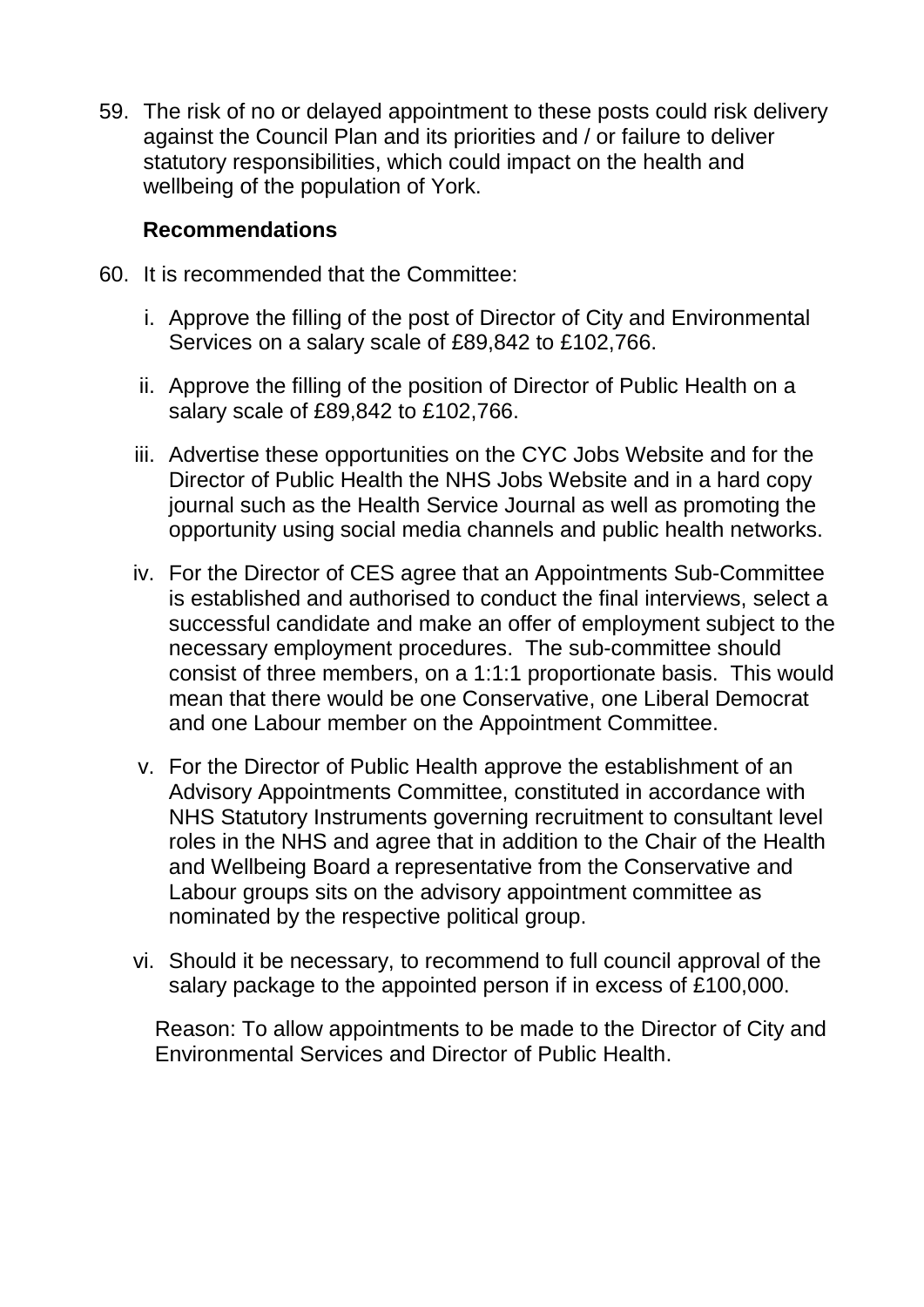| <b>Contact Details</b><br>Author:                                                       | <b>Chief Officer Responsible for the</b><br>report: |  |                                  |
|-----------------------------------------------------------------------------------------|-----------------------------------------------------|--|----------------------------------|
| <b>Mark Bennett</b><br><b>Head of Human Resources</b> Chief Executive<br>& Organisation | <b>Steve Stewart</b>                                |  |                                  |
| Development                                                                             | Report<br>Approved                                  |  | <b>Date</b> 22nd January<br>2016 |

## **Specialist Implications Officer(s)**

Legal: Andrew Docherty, Assistant Director, IT Democratic & Legal **Services** Finance: Debbie Mitchell, Corporate Finance Manager HR: Mark Bennett, Head of Human Resources & Organisation **Development** 

## **Wards Affected: All** √

# **For further information please contact the author of the report**

## **Annexes**

- Annex A Job Description for Director of Public Health
- Annex B Job Description for Director of City and Environmental Services
- Annex C Conditions of Service, Director of City and Environmental **Services**
- Annex D Chief Officer Recruitment process

Annex E – Membership of the Advisory Appointment Committee (AAC)

## **Abbreviations**

- AAC-Advisory Appointment Committee
- CAA- Comprehensive Area Assessment
- CCG- Clinical Commissioning Group
- CES- City and Environmental Services
- CME- Continuing Medical Education
- CPD- Continuing Professional Development
- CYC- City of York Council